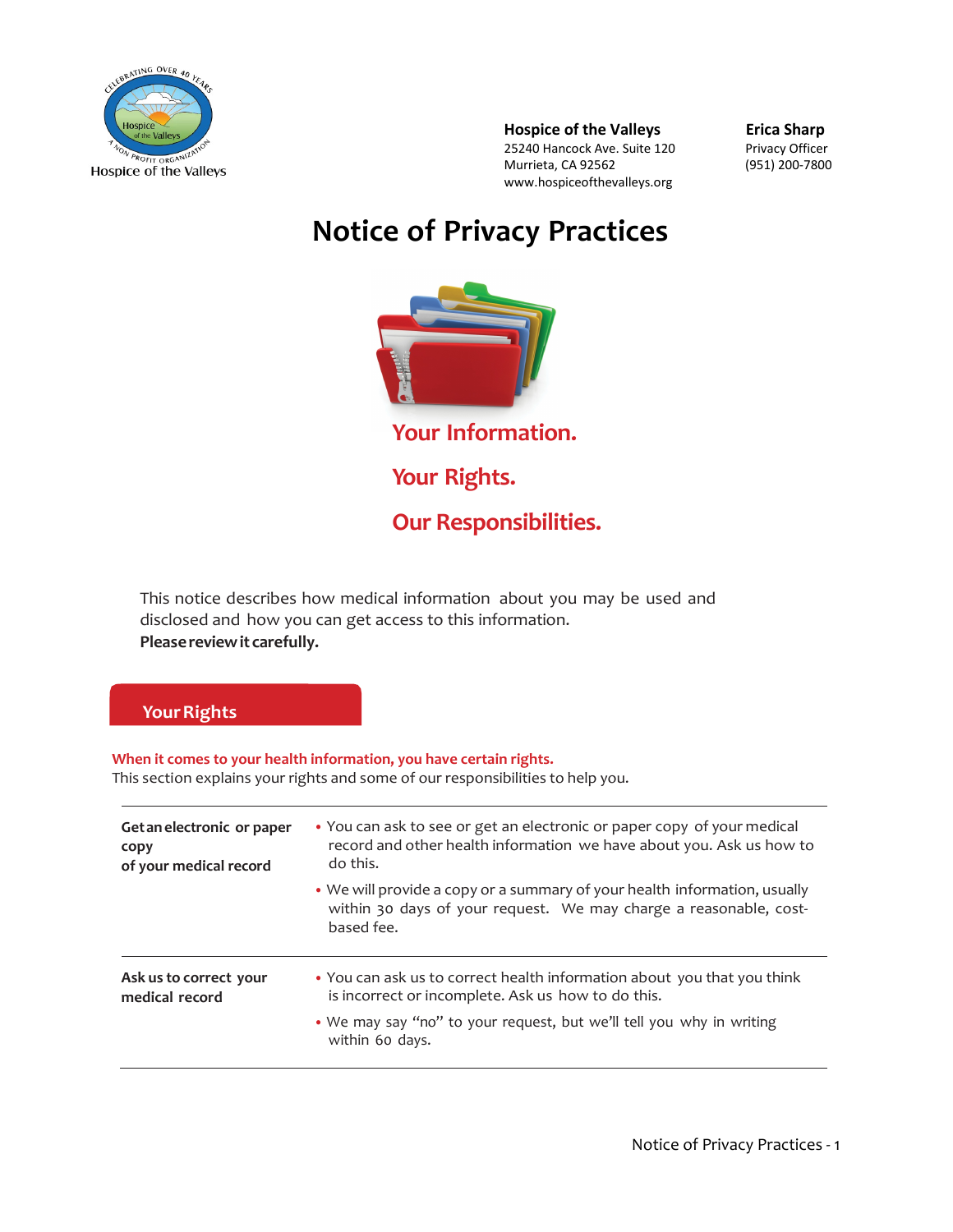

**Hospice of the Valleys Erica Sharp**  $\sqrt{\frac{N_{\alpha N_{\alpha}}}{N_{\alpha N_{\alpha}}}}$  25240 Hancock Ave. Suite 120 Privacy Officer Murrieta, CA 92562 (951) 200-7800 www.hospiceofthevalleys.org

| Request confidential<br>communications                       | • You can ask us to contact you in a specific way (for example, home or<br>office phone) or to send mail to a different address.<br>. We will say "yes" to all reasonable requests.                                                                                                                                               |
|--------------------------------------------------------------|-----------------------------------------------------------------------------------------------------------------------------------------------------------------------------------------------------------------------------------------------------------------------------------------------------------------------------------|
| Ask us to limit what<br>we use or share                      | . You can ask us not to use or share certain health information for<br>treatment, payment, or our operations.                                                                                                                                                                                                                     |
|                                                              | • We are not required to agree to your request, and we may say "no"<br>if it would affect your care.                                                                                                                                                                                                                              |
|                                                              | . If you pay for a service or health care item out- of-pocket in full, you<br>can ask us not to share that information for the purpose of<br>payment or our operations with your health insurer.                                                                                                                                  |
| Get a list of those with<br>whom we've shared<br>information | • You can ask for a list (accounting) of the times we've shared your health<br>information for six years prior to the date you ask, who we shared it with,<br>and why.                                                                                                                                                            |
|                                                              | . We will include all the disclosures except for those about treatment,<br>payment, and health care operations, and certain other disclosures (such<br>as any you asked us to make). We'll provide one accounting a year for<br>free but will charge a reasonable, cost-based fee if you ask for another<br>one within 12 months. |
| Get a copy of this<br>privacy notice                         | • You can ask for a paper copy of this notice at any time, even if you have<br>agreed to receive the notice electronically. We will provide you with a paper<br>copy promptly.                                                                                                                                                    |
| Choose someone to act<br>for you                             | . If you have given someone medical power of attorney or if someone is your<br>legal guardian, that person can exercise your rights and make choices about<br>your health information.                                                                                                                                            |
|                                                              | • We will make sure the person has this authority and can act for you before<br>we take any action.                                                                                                                                                                                                                               |
| File a complaint if you<br>feel your rights are<br>violated  | • You can complain if you feel we have violated your rights by contacting us at<br>$(951)$ 200-7800                                                                                                                                                                                                                               |
|                                                              | • You can file a complaint with the U.S. Department of Health and Human<br>Services Office for Civil Rights by sending a letter to 200 Independence<br>Avenue, S.W., Washington, D.C. 20201, calling 1-877-696- 6775, or visiting<br>www.hhs.gov/ocr/privacy/hipaa/complaints                                                     |
|                                                              | • We will not retaliate against you for filing a complaint.                                                                                                                                                                                                                                                                       |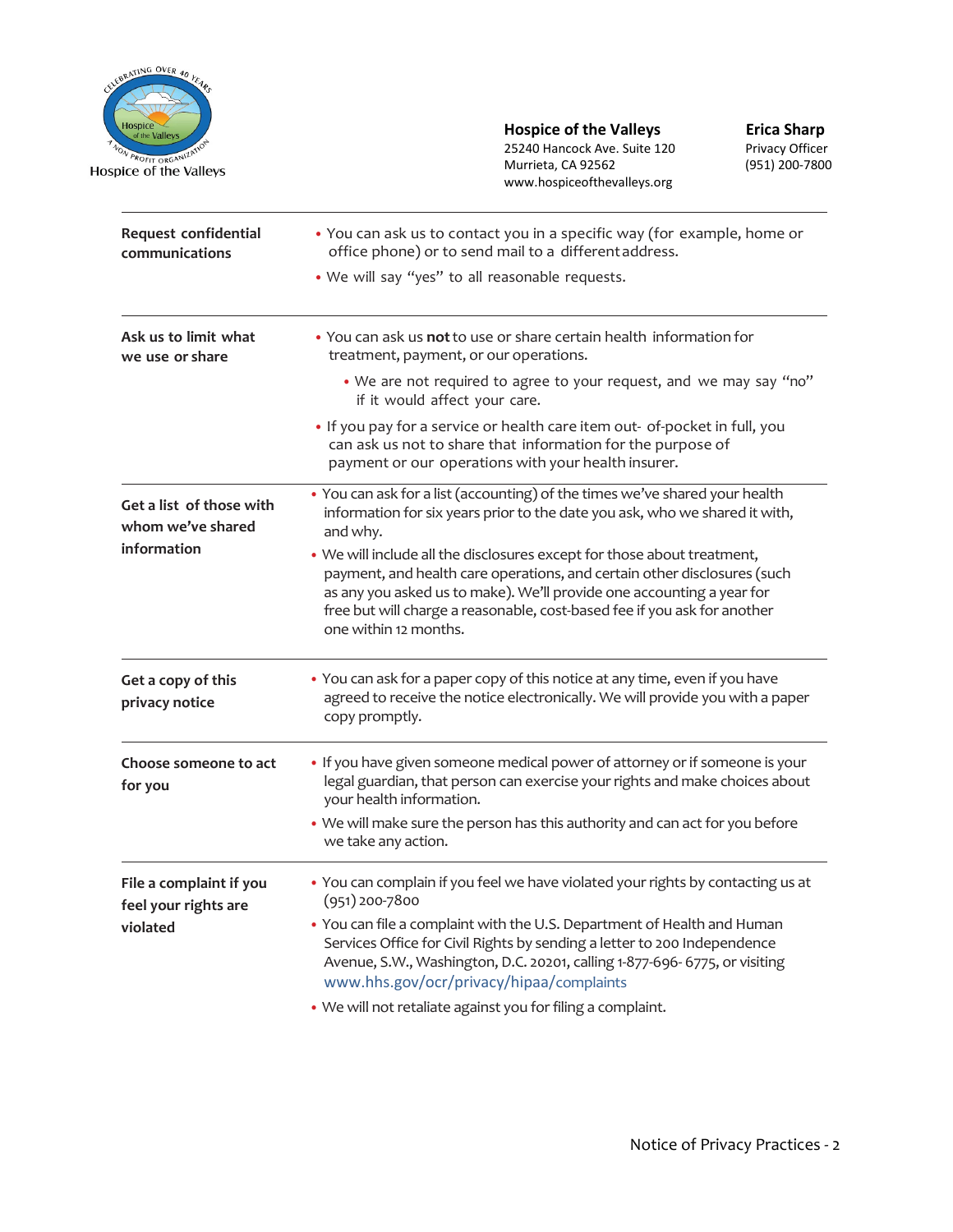

 $\frac{\rho_{R_{\text{Off}}}}{\rho_{R_{\text{Off}}}}$  organization of the suite 120 Murrieta, CA 92562 (951) 200-7800 www.hospiceofthevalleys.org

## **Your Choices**

**For certain health information, you can tell us your choices about what we share.** If you have a clear preference for how we share your information in the situations described below, talk to us. Tell us what you want us to do, and we will follow your instructions.

| In these cases, you have<br>both the<br>right and choice to tell us to:                     | • Share information with your family, close friends, or others involved in<br>your care                                                                                                                                                                                                        |  |
|---------------------------------------------------------------------------------------------|------------------------------------------------------------------------------------------------------------------------------------------------------------------------------------------------------------------------------------------------------------------------------------------------|--|
|                                                                                             | • Share information in a disaster relief situation<br>• Include your information in a hospital directory                                                                                                                                                                                       |  |
|                                                                                             |                                                                                                                                                                                                                                                                                                |  |
|                                                                                             | If you are not able to tell us your preference, for example if you are unconscious, we<br>may go ahead and share your information if we believe it is in your best interest.<br>We may also share your information when needed to lessen a serious and imminent<br>threat to health or safety. |  |
| In these cases we never share<br>your information unless you<br>give us written permission: | • Marketing purposes                                                                                                                                                                                                                                                                           |  |
|                                                                                             | • Sale of your information                                                                                                                                                                                                                                                                     |  |
|                                                                                             | • Most sharing of psychotherapy notes                                                                                                                                                                                                                                                          |  |
|                                                                                             |                                                                                                                                                                                                                                                                                                |  |
| In the case of fundraising:                                                                 | • We may contact you for fundraising efforts, but you can tell us not to<br>contact you again.                                                                                                                                                                                                 |  |

## **Our Uses and Disclosures**

#### **How do we typically use or share your health information?**

We typically use or share your health information in the following ways.

| Treat you            | • We can use your health information<br>and share it with other professionals<br>who are treating you.                          | <b>Example:</b> A doctor treating you for an<br>injury asks another doctor aboutyour<br>overall health condition. |
|----------------------|---------------------------------------------------------------------------------------------------------------------------------|-------------------------------------------------------------------------------------------------------------------|
| Run our organization | • We can use and share your health<br>information to run our practice,<br>improve your care, and contact you<br>when necessary. | <b>Example:</b> Weusehealth information<br>about you to manageyourtreatment<br>and services.                      |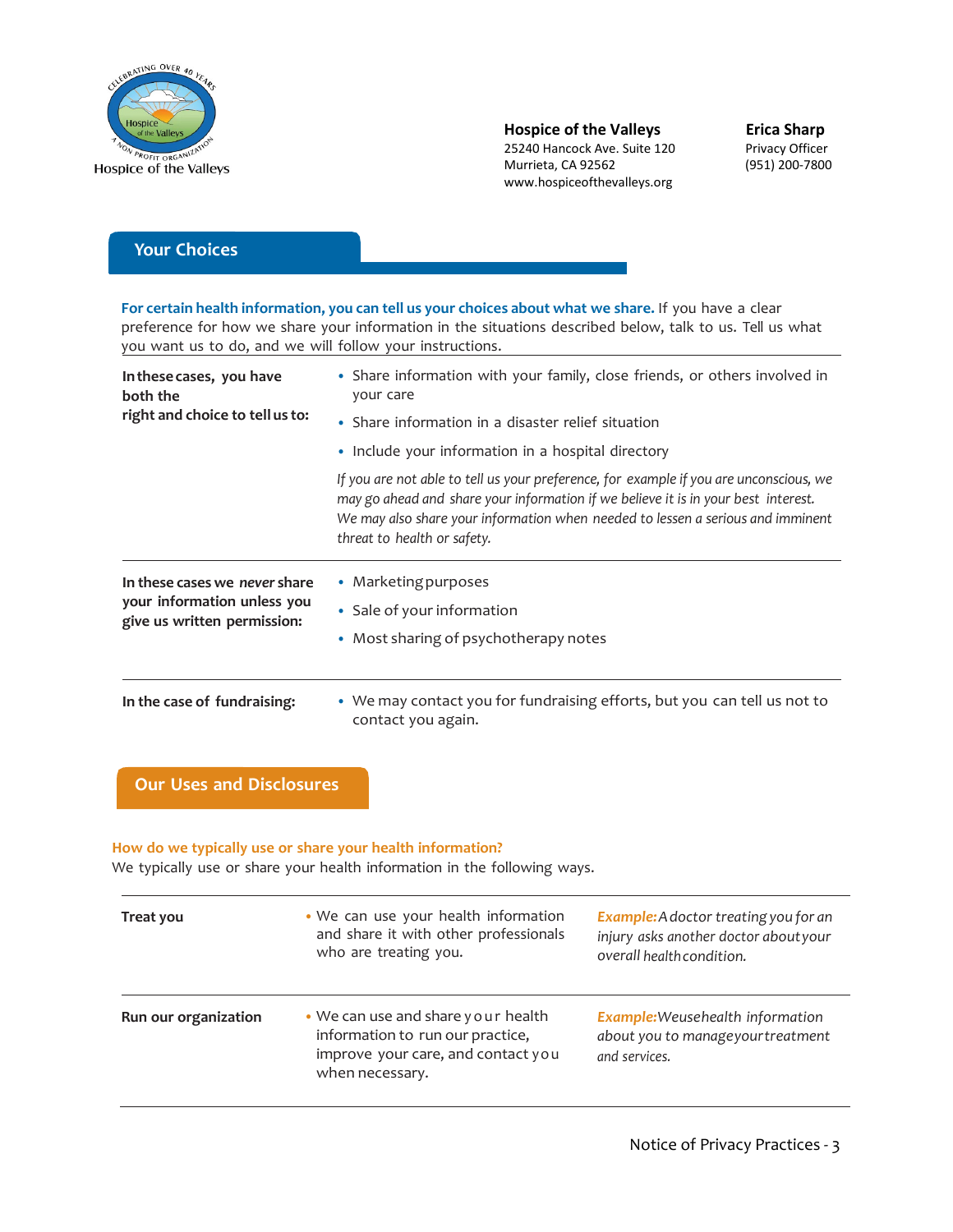

**Hospice of the Valleys Erica Sharp**<br> **Example 25240 Hancock Ave. Suite 120** Privacy Officer

 $\frac{P_{ROFIT\_ORGAN/L} \times 10^{10}}{25240 \text{ Hancock Ave}}$ . Suite 120 Murrieta, CA 92562 (951) 200-7800 www.hospiceofthevalleys.org

| <b>Bill for your services</b> | • We can use and share your health<br>information to bill and get payment<br>from health plans or other entities. | <b>Example:</b> Wegive information<br>about you to your health<br>Insurance plan so it will pay for<br>your services. |
|-------------------------------|-------------------------------------------------------------------------------------------------------------------|-----------------------------------------------------------------------------------------------------------------------|
|                               |                                                                                                                   |                                                                                                                       |

#### **How else can we use or share your health information?**

We are allowed or required to share your information in other ways – usually i n ways that contribute to the public good, such as public health and research. We have to meet many conditions in the law before we can share your information for these purposes. For more information see**: [www.hhs.gov/ocr/privacy/hipaa/understanding/consumers/index.htm](http://www.hhs.gov/ocr/privacy/hipaa/understanding/consumers/index.html)**

| Help with public health and<br>safety issues           | • We can share health information about you for certain situations<br>such as:<br>• Preventing disease<br>• Helping with product recalls<br>• Reporting adverse reactions to medications<br>• Reporting suspected abuse, neglect, or domestic violence<br>• Preventing or reducing a serious threat to anyone's health or<br>safety |
|--------------------------------------------------------|-------------------------------------------------------------------------------------------------------------------------------------------------------------------------------------------------------------------------------------------------------------------------------------------------------------------------------------|
| Do research                                            | • We can use or share your information for health research.                                                                                                                                                                                                                                                                         |
| Comply with the law                                    | . We will share information about you if state or federal laws<br>require it, including with the<br>Department of Health and Human Services if it wants to see that<br>we're complying with federal privacy law.                                                                                                                    |
| Respondto organand<br>tissue<br>donation requests      | • We can share health information about you with organ<br>procurement organizations.                                                                                                                                                                                                                                                |
| Work with a medical<br>examiner or funeral<br>director | • We can share health information with a coroner, medical examiner, or<br>funeral director when an individual dies.                                                                                                                                                                                                                 |